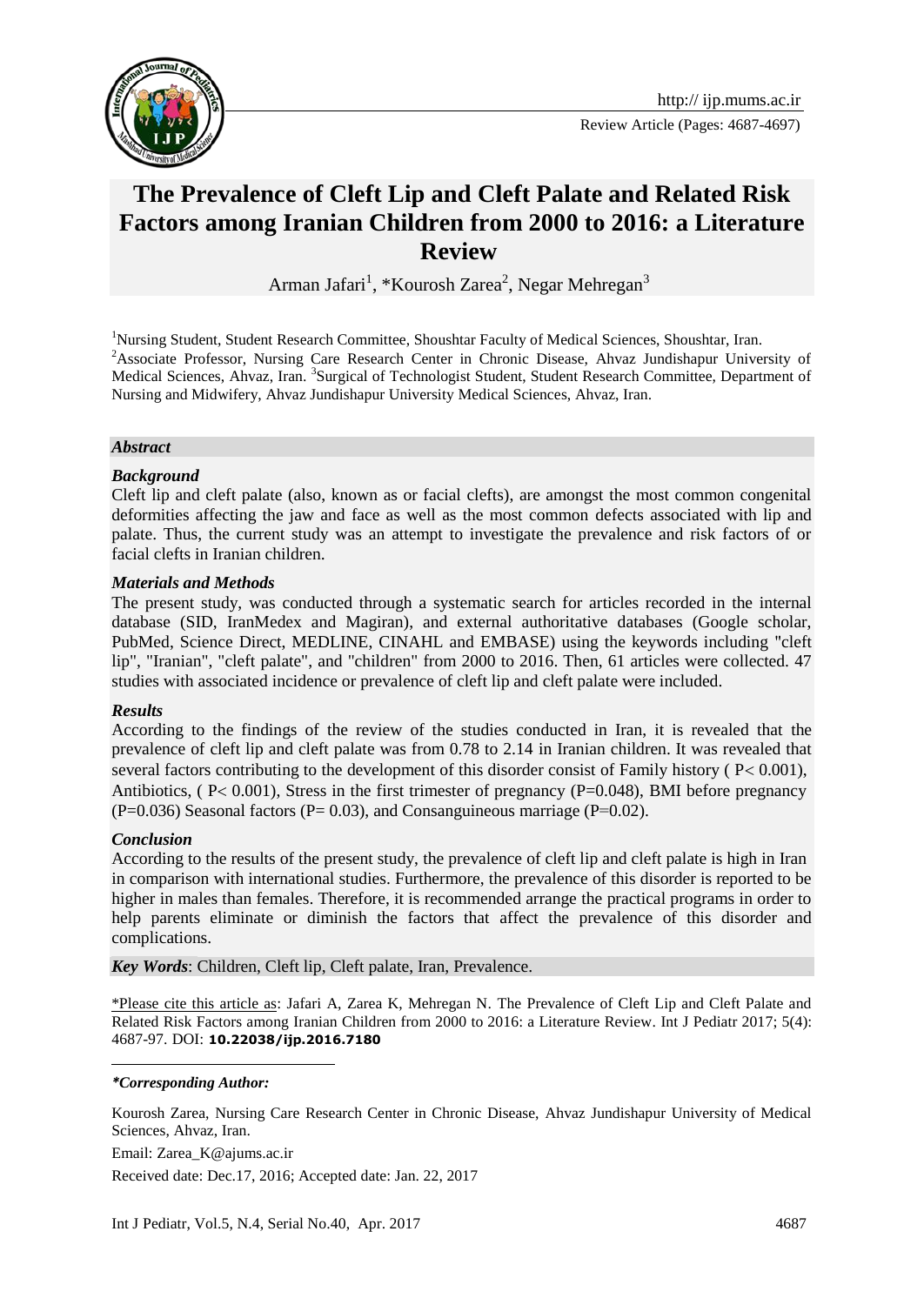# **1- INTRODUCTION**

 The greatest asset of any country is its next generation of healthy, wise, intelligent, and creative children. Congenital malformations are a major factor making such a great asset inefficient. Cleft lip and palate with the incidence of 1 in every 700 live births, is one of these malformations (1). Cleft lip and cleft palate are one of the most common congenital defects which may happen with different percentages of prevalence in different societies. Its prevalence in Iran is estimated to be approximately 1/1 in 1000 live births for children (2). Cleft palate (CP), is a common congenital defect which makes serious problems for cleft-affected children (3). Or facial cleft i.e., cleft lip (CL), cleft palate (CP), and both together cleft lip and cleft Plat (CLP), are the most common congenital anomalies of the head and neck which can affect the lips, jaw bones, hard palate, and soft palate. Several problems can be observed in the cleft-affected patients including dental abnormalities, malocclusion, malformations of the face and nose, and feeding, respiratory, hearing, and speech problems (4). Cleft lip and cleft palate are the congenital abnormality affecting 3 in 1000 live births (5).

Cleft lip and cleft palate are one of the most common congenital anomalies caused by the abnormal facial growth during fetal life (6). Cleft lip with or without cleft palate and cleft palate (CP), are the most common malformations in newborns. Asians are at higher risk for or facial clefts, followed by Caucasians and African Americans (7, 8). In Iran, its prevalence is varied from 0.93 to 1.03 per each 1,000 births (9). According to the statistics, among every 700 live births in America, one infant has or facial clefts. Thus, annually 5,000 infants are born with cleft lip and palate in America; this means that every two minutes an infant with cleft lip and cleft palate draws its first breath (10). Isolated cleft lip or cleft lip with a cleft palate is among craniofacial congenital anomalies and usually occurs one in a thousand births (11). Predisposing characteristics of CL and CP can be determined by parental genome and may be identified in parental phenotype (12).

Although these disorders have mostly genetic factors, approximately 20% of them are caused due to environmental factors and teratogens during the embryonic period which are all preventable. Some of these factors include consanguineous marriages, taking medications, seasonal fluctuations**,** alcohol consumption, smoking, maternal obesity and overweight, and genetic factors such as race, ethnicity (1, 4, 10, 13).

One of the big challenges for an infant born with cleft lip and cleft palate is articulation and normal speech production (14). These anomalies emerged in the syndrome and non-syndrome forms and the identification of its related risk factors is so, complicated (2). According to different complications of the disease, it seems that its etiology be a combination of genetic and environmental factors (15). Numerous studies have revealed that 70% of cleft lip and/or cleft palate (CL/P), cases are non-syndrome and the remaining 30% are related to structural abnormalities outside the cleft region (16). When a cleft palate/lip is diagnosed, nutrition may be a major concern for parents. Feeding difficulties appear at birth due to the impairment of sucking and swallowing functions caused by changes in the anatomic structure; thus, at this stage, monitoring infants' feeding and weight gaining is a top priority (17).

The prevalence of this defects reported to be more in males than in females; moreover, children with cleft lip and cleft palate are often suffering from hearing and speech impairments and language production (18). Cleft palate is the most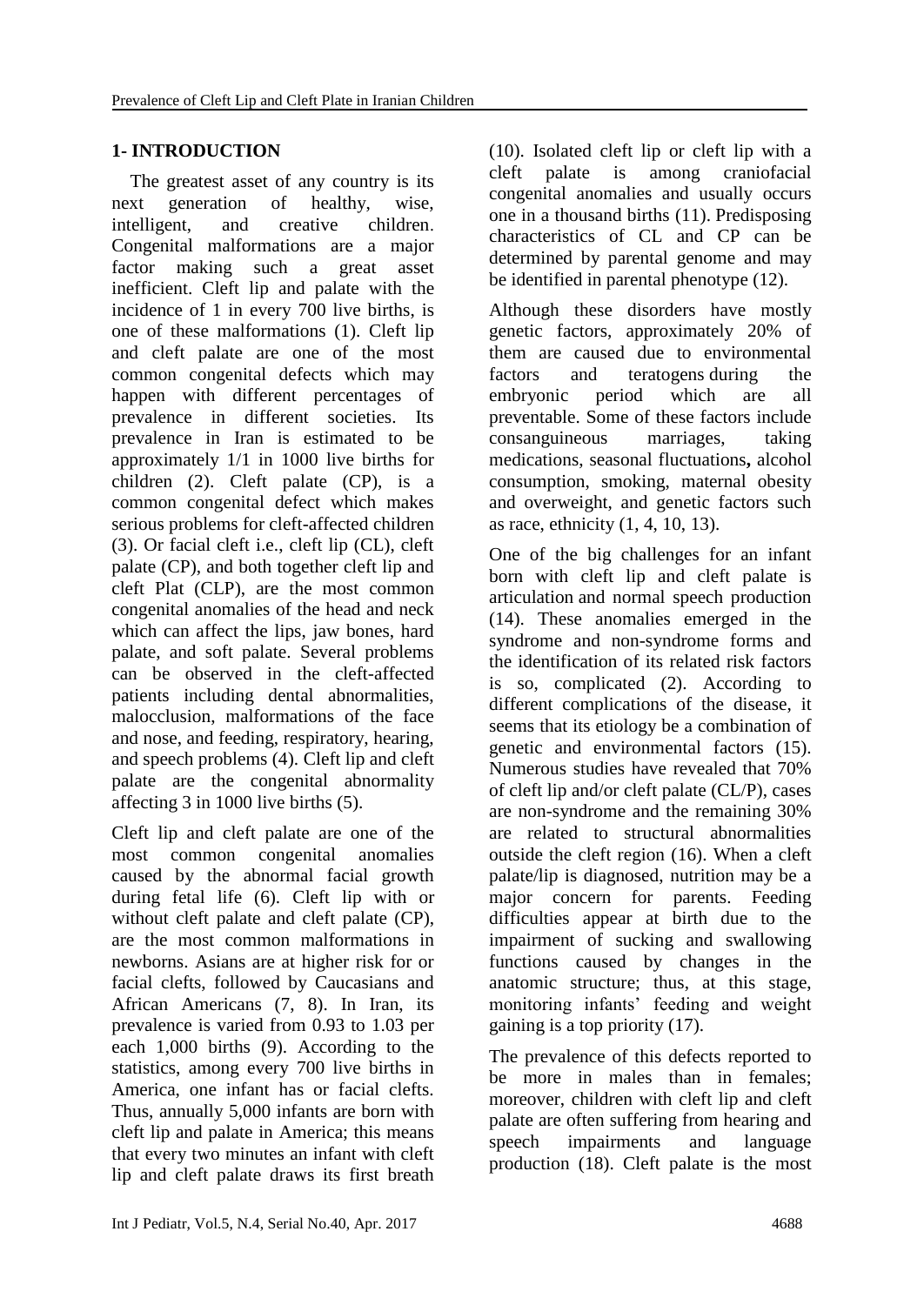common congenital anomalies. Patients with cleft palate often need various forms of surgery and other complicated procedures (19). The patients with cleft lip and/or cleft palate (CL/P) are susceptible to various dental abnormalities (i.e., those are related to the teeth number, shape, size, growth, and root formation), more than the general population (20).

However, there is a few of study on children with cleft lip and palate in Iran. Furthermore, there is a very small number of review articles revealing the overall statistics of the prevalence of cleft lip and cleft palate in Iran. Nevertheless, there is a very high number of Iranian children with cleft lip and cleft palate disorder who will undoubtedly face lots of problems relating to their defect in their future life. The current study aimed to determining the prevalence of cleft lip and palate in Iranian children and identifying the related risk factors.

# **2- MATERIALS AND METHODS**

 The current study is a review article which is carried out through a systematic search for articles recorded in the internal databases [such as Magiran, IranMedex and SID, using the keywords including "cleft palate", "cleft lip", "prevalence/incidence", and "children"], and also in the external authoritative databases [such as Google scholar, PubMed, Science Direct, MEDLINE, CINAHL and EMBASE], using the keywords including "cleft lip", "Iranian", "cleft palate", and "children" from January 2000 to February 2016.

At first, data was extracted by two researchers independently in a form include; name, author, year of publication, place of study, course of study, type of study, number of live births, the number of children with cleft lip and cleft palate, incidence per 1,000 live births. The third researcher were reviewed the final results. If one of researcher disagreed with each

other about the extracted information, they tried to sharing their results with third person to reaching an agreement. A total of 40 articles in international bases, and 21 papers from internal bases were found in the internal data base. After reviewing the articles 47 article (28 article from the foreign bases and 19 from the domestic bases), were entered into the final analysis. Four articles were review and others were original.

Inclusion criteria were incidence of cleft lip and cleft palate in Iranian children and factors affecting of cleft lip and cleft palate from 2000 to 2016.

Fourteen articles of which were not related to the subject or did not examine the prevalence or incidence of cleft lip and cleft palate, were excluded. At the final, the data were extracted form 47 selected articles and entered into a separate file (**Figure.1**).

# **3- RESULTS**

 According to the articles, this study is an attempt to express the prevalence of cleft lip and cleft palate in Iranian children during the January 2000 to February 2015. The final results are presented in **Table.1** and **Table.2**.

According to the results obtained from studies conducted in the prevalence of cleft lip and cleft palate between 0.78 and 2.14 of Iranian children reported the lowest prevalence in the city of Babol and the highest prevalence was reported in Tehran (**Table.1**).

In previous studies, it was revealed that there was a significant positive correlation between the incidence of cleft lip and cleft palate and seasonal factors, marriage, family, family history, use of antibiotics, stress and BMI before pregnancy (**Table.2**).

(Note: the tables 1 and 2, are shown at the end of article).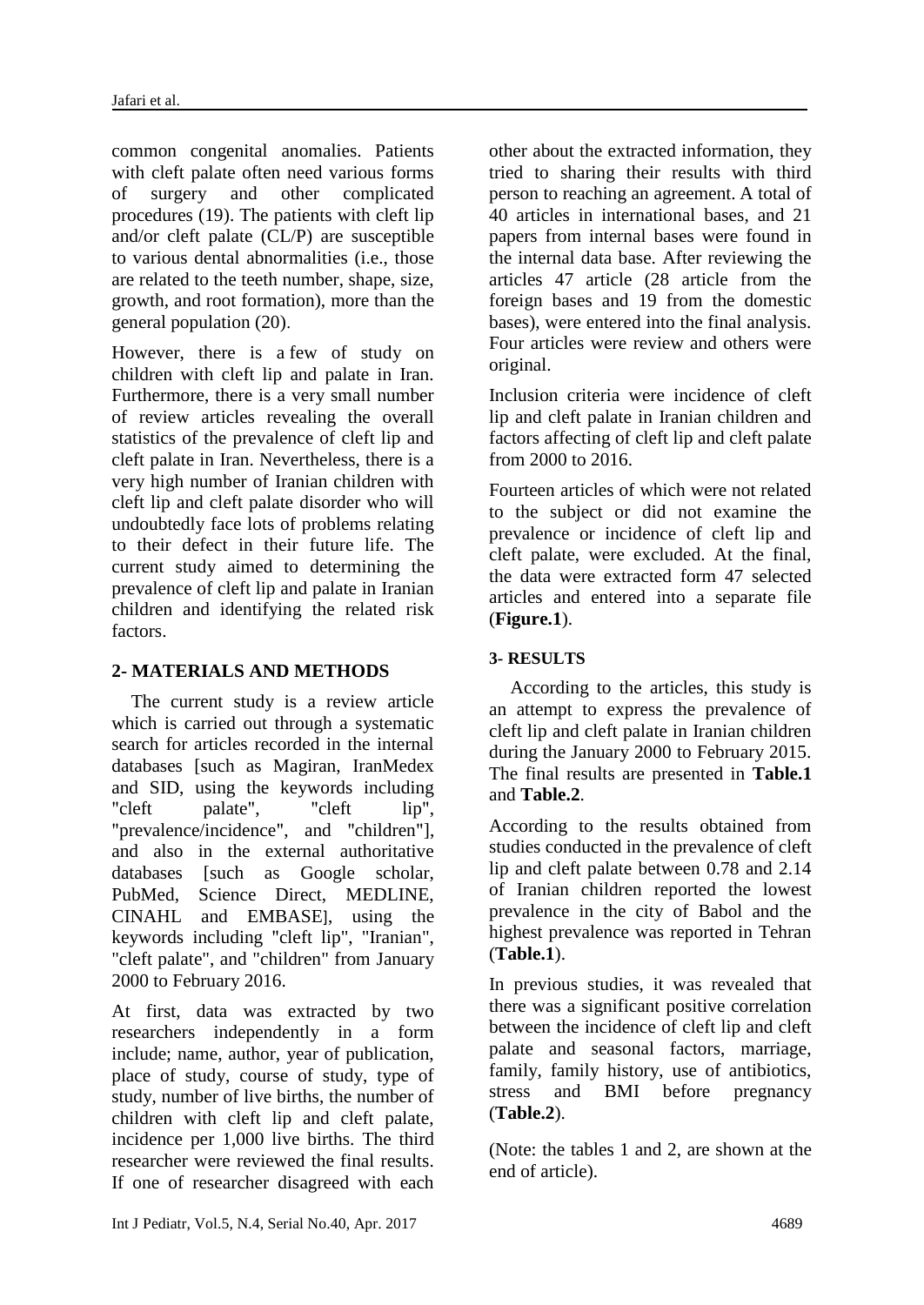

**Fig.1:** The strategy of searching databases

#### **4- DISCUSSION**

 In this study, we assessed the prevalence of cleft lip and cleft palate and its associated risk factors among Iranian children from 2000 to 2016. So that one of the most common congenital jaw and face was cleft lip and cleft palate, more than ten million people worldwide are living with

the diseases (9,15). These abnormalities may be occurring alone in the lip, lip and palate and, palate. It is usually follow a multifactorial inheritance pattern (15). According to studies conducted in Iran, the prevalence of cleft lip and cleft palate are from 0.78 to 2.14 in 1000 live birth. The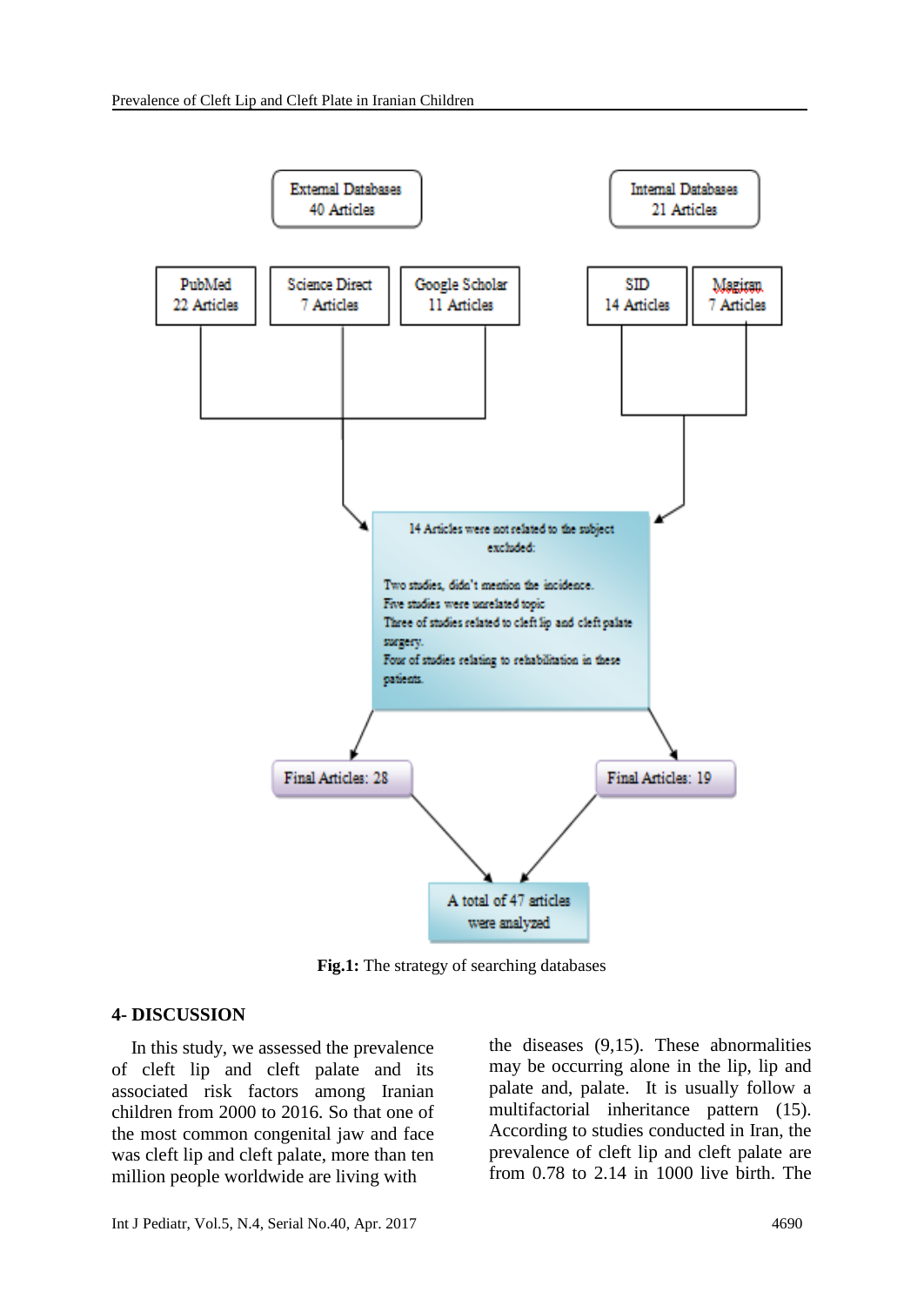prevalence of cleft lip and cleft palate in different areas in the world by some researchers are reported as follows:

Moreover, in a study by Cooper et al., the prevalence of syndrome cleft lip and cleft palate is reported to be 1.30 in China, 1.34 in Japan, 1.47 in other Asian countries, and 1.33 in the whole Asia per 1,000 live births. Besides, they report that the prevalence of non-syndrome cleft lip and cleft palate are 1.20, 1.18, 1.22, and 1.19 in China, Japan, other Asian countries, and the whole of Asia, respectively (31). Moreover, the prevalence of cleft lip and cleft palate in the several international studies were 1.39 (32), 1.76 (33) and, 1.53 (34), per 1,000 live births. In a study conducted by Tanaka et al., it was reported to be 7.75 per 10,000 live births in America, and 7.94 per 10,000 live births at the international level (35). In most studies, the prevalence of cleft lip and cleft palate is very different, so, various factors can affect it; some of these factors consist of seasonal fluctuations, consanguineous marriages, taking medications, hypoxia, alcohol consumption, smoking, maternal obesity and over-weight, and agricultural pesticides (1, 4, 10). In a review study conducted in Iran, a positive association is reported between maternal obesity and the incidence of cleft lip and cleft palate (1).

In Watkins et al.'s study, a positive association is observed between maternal obesity and birth defects and anomalies (36). Villamor et al., found a positive association between maternal overweight and the incidence of cleft lip and cleft palate (37). Cedergren and Kallen also, report a positive relationship between maternal Body mass index (BMI), and the incidence of cleft lip and cleft palate (38). Smoking is another factor that plays an important role in the incidence of this complication. In the study done by Little et al., there can be observed a statistically significant positive association between maternal smoking and cleft lip and palate

(39). It is an inevitable fact the oxygen supply to the human embryo is a very crucial issue during embryonic development. Webster and Abela, demonstrate that there is a relationship between cleft lip and cleft palate anomaly and hypoxia (40).

In Jahanbin et al.'s investigation, the highest incidence of cleft palate is reported to occur in the fall, but the most prevalence of cleft lip and cleft palate is observed in males in the spring and in females in the winter (9). In a study by Elliott et al., more births are reported to be in March through August (41). Yassaei et al., realize the prevalence of cleft lip occurs more in summer than in other seasons (13). Noorbakhsh et al., reported there is statistically significant between the use of antibiotics and stress during the first trimester of pregnancy and the incidence of cleft lip and cleft palate (1).

A study showed that the infants of pregnant women treated with amoxicillin, phenytoin, and oxprenolol are at increased risk of cleft lip and cleft palate (42). Carmichael and Shaw, perform a study in California and express that at least one stressful event during the periconceptional period is associated with the incidence of cleft lip and palate (43). In terms of gender, the prevalence of clefts is different at different regions of Iran. In the study conducted by Jamilian et al. (27), cleft lip and cleft palate are more prevalent in females, but in most studies clefts' prevalence is higher in males than females (4, 44-47).

In some studies, revealed that a positive correlation between consanguineous marriages and the prevalence of cleft lip and cleft palate (10, 11, 15, 28), but Gonza et al., assert there is no statistically significant relationship between these two variables in their study (48). Due to the Islamic culture in which any consumption of alcohol is strictly prohibited, statistics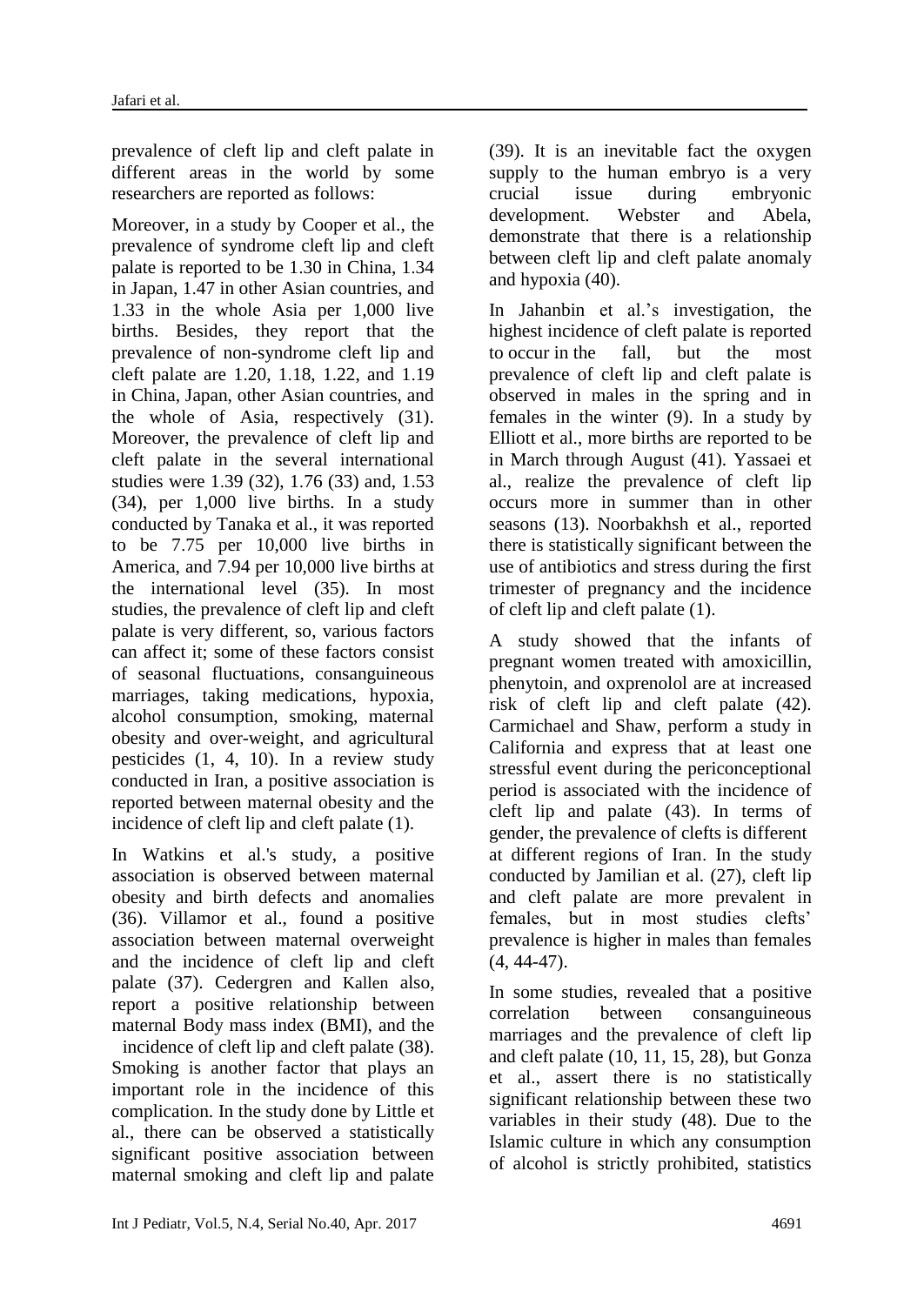on alcohol consumption are not available in the present survey conducted in Iran; but, the study by Grewal et al., reported a positive relationship between alcohol consumption and childhood disorders (49). Baumann et al., also, approve alcohol consumption and smoking increase the risk of deformities in infants (50).

It is worth mentioning that there is a positive relationship between pesticides and cleft lip and cleft palate (23). Moreover, Jahanbin et al., reported that using chemical fertilizers and pesticides in agriculture can be a predisposing factor for the incidence of orofacial clefts; also, most rate of children with cleft lip and cleft palate accrued in the fall season (9). González et al. also, reported there is a significant association between pesticides and the prevalence of cleft lip and palate (48). Azimi and Karimian mentioned to consanguinity as a factor for cleft lip and cleft palate (15). Noorbakhsh et al., stated that having a positive family history, use of antibiotics, stress and BMI before pregnancy were noted for this disorder (1).

# **4-1. Study Limitations**

Lack of accessing to some international database and also unpublished papers can limit generalizability of our finding.

# **5- CONCLUSIONS**

 According to the results obtained from studies conducted in the prevalence of cleft lip and cleft palate between 0.78 to 2.14 among Iranian children, reported the lowest prevalence in the city of Babol and the highest prevalence was reported in Tehran. In previous studies, it was revealed that there was a significant positive correlation between the incidence of cleft lip and palate and seasonal factors, marriage family, family history, used of antibiotics, stress and BMI before pregnancy.

The majority of internal researches are retrospective, and based on the evaluation of the existing data of patients' pedigrees; thus, it can be said that there is no study which accurately examine the prevalence of cleft lip and cleft palate and its related risk factors. Accordingly, due to the high rate of prevalence of cleft lip and cleft palate in Iran, comprehensive study at the national level is needed to prevent this anomaly which enjoys different complications and bad consequences for infants.

### **6- CONFLICT OF INTEREST:** None.

### **7- ACKNOWLEDGMENTS**

We would like to express our deepest appreciation to all those who assisted us in conducting this study. A special gratitude librarians of Ahvaz nursing school, whose contribution in stimulating suggestions and encouragement were of great help.

### **8- REFERENCES**

1. Noorbakhsh N, Davari HA, Akochakian SH, DavariM. Comparative evaluation of risk factors in children with cleft lip and palate and healthy children. Journal of Isfahan Dental School 2011; 6(5): 526-32.

2. Tehranchi A, Kazemi B, Mahjoub B. Association between TGFβ3 mutation and cleft lip/palate in Iranian Population. Journal of Dental School, Shahid Beheshti University of Medical Sciences 2010; 28(3):160-64.

3. Tavakolinejad S, HamidiAlamdari D, Khajehahmadi S, Ebrahimzadeh Bidskan A. Histological Evidences after Platelet-Rich-Plasma and Adipose DrivedStem Cells Injection on Critical Size Cleft Palate. International Journal of Pediatrics 2014; 2(2.3):88.

4. Khazaei M, Ghanbari S, Rezaei M, Alipour AA, Khazaei S. Evaluation of cleft lip and palate frequency and related risk factors in infants born in Kermanshah hospitals (2001- 2008). Journal of Isfahan Dental School 2010; 6(4): 298-304.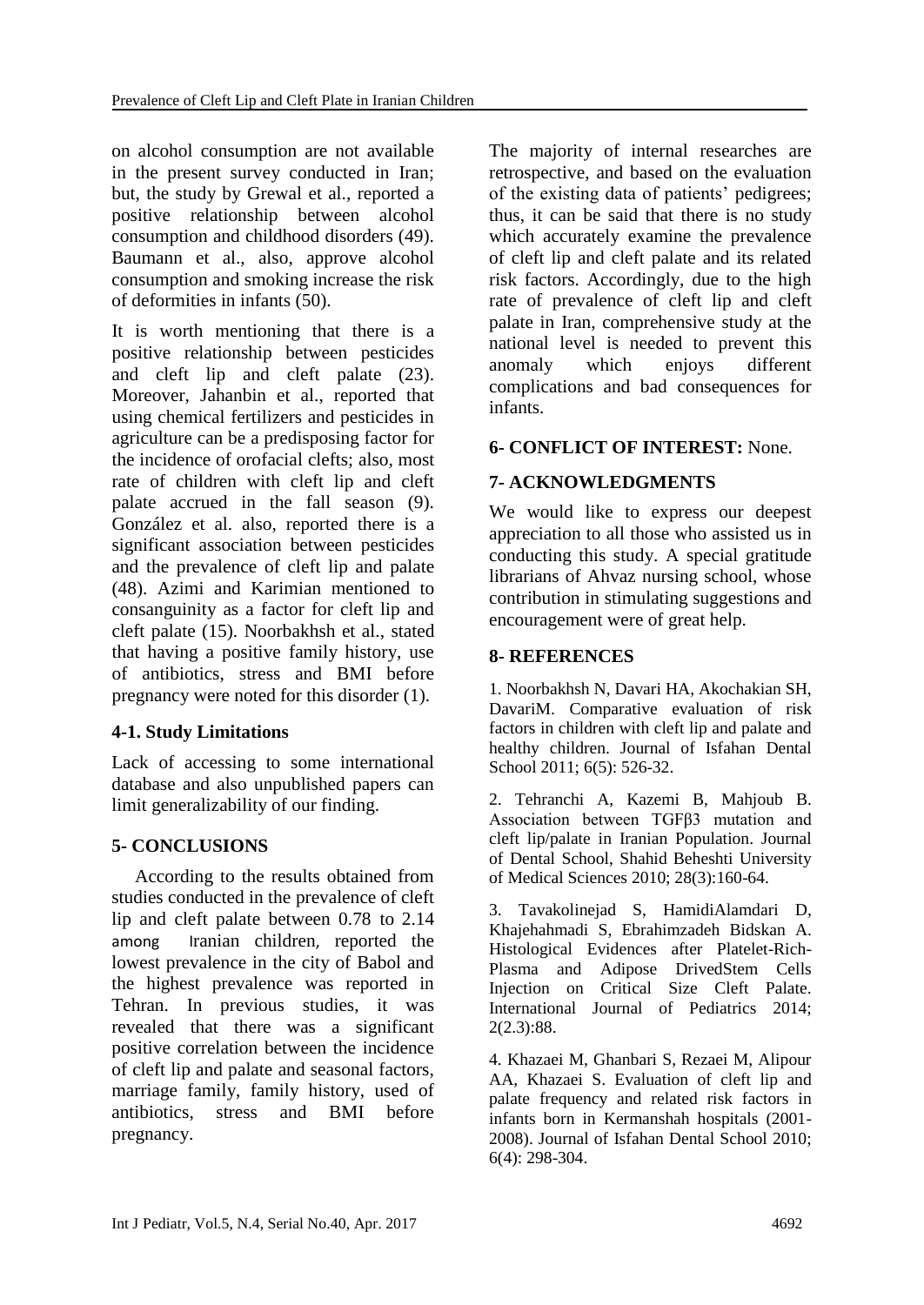5. Jahanbin A. Nasoalveolar Molding: A new Method for Cleft Lip and Palate Rehabilitation. International Journal of Pediatrics 2014; 2(2-1):74.

6. Kesande T, Muwazi LM, Bataringaya A, Rwenyonyi CM. Prevalence, pattern and perceptionsof cleft lip and cleft palate among children born in two hospitals inKisoro District, Uganda. BMC Oral Health 2014; 14:104.

7. Maulina I, Akota I. Assessment of the Posteroanterior Cephalograms of theParents of Children with Cleft Lip and/or Cleft Palate in Latvia. Stomatologija, Baltic Dental and Maxillofacial Journal 2011; 13: 8-14.

8. Kianifar H, Hasanzadeh N, JahanbinA, Ezzati A, Kianifar H. Cleft lip and Palate: A 30-year Epidemiologic Study in North-East of Iran. Iranian Journal of Otorhinolaryngology 2015; 27(1): 35-41.

9. Jahanbin A, Mokhber N, Sahhafian AA. Seasonal and yearly fluctuations in birth date of cleft lip and palate children in northern east of Iran, 1992 – 2007. The Iranian Journal of Otorhinolaryngology 2008; 20(51):45-50.

10. Jamiliyan A, Naeyri F, Babayan. The prevalence of cleft lip palate in Imam Khomeini hospital in Tehran during the years 1999-2004. Journal of Research in Dental 2007; 4(1): 50-6.

11. Golalipour MJ, Mohamadiyan S, Taziki MH, Mobasheri E, Borghaei A. Epidemiologic study of cleft in a six year period in Gorgan1997-2003. Journal of Babol University of MedicalSciences 2005; 7(2):41- 7.

12. McIntyre GT, Mossey PA. Asymmetry of the craniofacial skeleton in the parents of children with a cleft lip, with or without a cleft palate, or an isolated cleft palate. European Journal of Orthodontics 2010; 32: 177–85.

13. Yassaei S, Mehrgerdy Z, Zareshahi G. Prevalence of cleft lip and palate in births from 2003 - 2006 in Iran. Community Dent Health 2010; 27(2):118-21.

14. Larangeira FR, Dutka JCR, Whitaker ME, de Souza OMV, Lauris JRP, da Silva MJF, et al. Speech nasality andnasometry in cleft lip and palate. Braz J Otorhinolaryngol 2016; 82:326-33.

15. Azimi C, Karimian H. Cleft lip and cleft palate relationship with familial marriage: a study in 136 cases. Tehran University Medical Journal 2010; 67(11): 806-10.

16. Al-Kharboush GH, Al-Balkhi KHM, Al-Moammar KH. The prevalence of specific dental anomalies in a group of Saudi cleft lip and palate patients. The Saudi Dental Journal 2015; 27: 75–80.

17. Duarte GA, Ramos RB, Cardoso MCAF. Feeding methods for children with cleft lip and/orpalate: a systematic review. Brazilian Journal of Otorhinolaryngol 2016. (In Press)

18. Delphi M, Javadipoor Sh, Delphi V, Azizi Mal Amiri R, Nilforoush MH. Cognitive**,**  auditory,language and speech skills of children with cleft lip and palate**.** J Res Rehabil Sci 2013; 9(1): 11-9.

19. Abdollahi Fakhim Sh, Shahidi N, Lotfi A. Prevalence of Associated Anomalies in Cleft Lip and/or Palate Patients**.** Iranian Journal of Otorhinolaryngology 2016; 28(2): 135-39.

20. Suzuki A, Nakano M, Yoshizak K, Yasunaga A, Haruyama N, Takahashi I. A Longitudinal Study of the Presence of Dental Anomalies in the Primary and Permanent Dentitions of Cleft Lip and/or Palate Patients. The Cleft Palate–Craniofacial Journal 2016. (In Press)

21. Rajabian MH, Sherkat M. An epidemiologic study of Oral Clefts in Iran: analyses of 1669 cases. Cleft Palate Craniofac J 2000; 37(2): 191-6.

22. Tafazzoli H, Shahryari A.A. Prevalence of cleft lip and palate in Qazvin and its etiology in patients reffering to dental university. The Journal of Qazvin Univ.of Med. SC. 2001; 18: 76-80.

23. Golalipour M.J, Taziki M.H, Mansourian A.R, Vkili M.A. Claft lip and Palate in Gorgan (North-East of iran). Iranian Journal of Otorhinolaryngology. 2003; 15(1): 47-51.

24. Ghasempour M, Keshvari K. Frequency of cleft lip and palate in newborns of Yahyanejad Hospital in Babol, Iran. Journal of the Iranian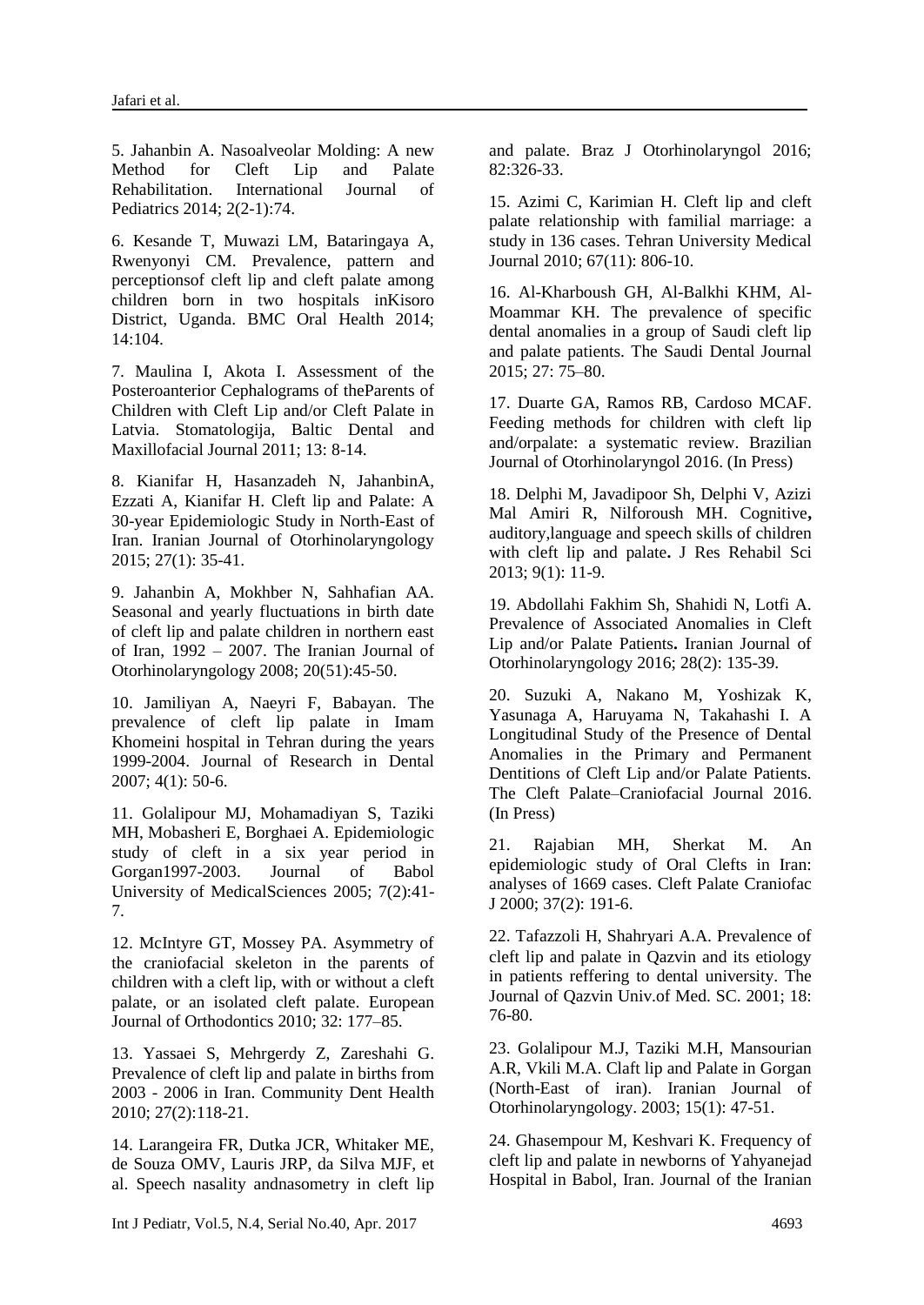Institute for Health Sciences Research 2003; 2(3): 175-81.

25. Rajabian MH, Aghaei S. Cleft lip and palate insouthwestern Iran: an epidemiologic study of live births.Ann Saudi Med 2005; 25(5):385-8

26. Mohagerani H, Mashhadi Mighani A, Badri Ahari S, Asadian L. The prevalence of claft lip or palate in infants born in Tehran Mahdieh Center during 1370-1379. Beheshti Univ. Dent. J. 2005; 23(2): 324-332

27. Jamilian A, Nayeri F, Babayan A. Incidence of cleft lip and palate in Tehran. J Indian Soc Pedod Prev Dent 2007; 25:174-6

28. Sadri D, Ahmadi N. The Frequency of Cleft Lip and Palate and the Celated Risk Factors in a Group of Neonates in the City of Kerman during 1994-2002. Journal of Mashhad Dental School, Mashhad University of Medical Sciences, 2007; 31: 71-6.

29. Zandi M, Heidari A. An epidemiologic study of orofacial clefts in hamedan city, iran: a 15-year study. Cleft Palate Craniofac J 2011; 48(4):483-9.

30. Jalili D, Fathi M, Jalili C. Frequency of cleft lip and palate among live births in Akbar Abadi Hospital. Acta Med Iran 2012; 50(10):704-6

31. Cooper ME, Ratay JS, Marazita ML. Asian oral-facial cleft birthprevalence. Cleft Palate Craniofac J 2006; 43(5):580-89.

32. Al Omari F, Al-Omari IK. Cleft lip and palate in Jordan: birth prevalence rate. Cleft Palate Craniofac J 2004; 41(6):609-12.

33. Wang W, Guan P, Xu W, Zhou B. Risk factors for oral clefts: a population-based casecontrol study in Shenyang, China. Paediatr Perinat Epidemiol 2009; 23(4):310-20.

34. FitzPatrick DR, Raine PA, Boorman JG . Facial clefts in the west of Scotland in the period 1980- 1984: epidemiology and genetic diagnoses. J Med Genet 1994; 31(2):126 -9.

35. Tanaka SA, Mahabir RC, Jupiter DC, Menezes JM. Updating the epidemiology of cleft lip with or without cleft palate. Plast Reconstr Surg 2012; 129(3):511e-518e.

36. Watkins ML, Rasmussen SA, Honein MA, Botto LD, Moore CA. Maternal obesity and risk for birth defects. Pediatrics 2003; 111: 1152-58.

37. Villamor E, Sparen P, Cnattingius S. Risk of oral clefts in relation to prepregnancy weight change andinterpregnancy interval. Am J Epidemiol 2008; 167(11): 1305-11.

38. Cedergren M, Kallen B. Maternal obesity and the risk for orofacial clefts in the offspring. Cleft Palate Craniofac J 2005; 42(4): 367-71.

39. LittleJ, Cardy A, Munger RG. Tobacco smoking and oral clefts: a meta-analysis. Bulletin of the World Health Organization 2004; 82: 213-18.

40. Webster WS, Abela D. The effect of hypoxia in development. Birth Defects Res C Embryo Today 2007; 81(3):215-28.

41. Elliott RF, Jovic G, Beveridge M. Seasonal variation and regional distribution of cleft lip and palate in Zambia.Cleft Palate Craniofac J 2008;45(5):533-38.

42. Puhó EH1, Szunyogh M, Métneki J, Czeizel AE. Drug treatment during pregnancy and isolated orofacial clefts in hungary.Cleft Palate Craniofac J 2007; 44(2):194-202.

43. Carmichael SL, Shaw GM. Maternal life event stress and congenital anomalies. Epidemiology 2000; 11(1):30-35.

44. McLeod NM, Urioste ML, Saeed NR. Birth prevalence of Cleft Lip and Palate in Sucre Bolivia. Cleft Palate Craniofac J. 2004; 41(2):195-8.

45. Kim S, Kim WJ, Oh C, Kim JC. Cleft Lip and Palate Incidence among the live Births in the Republic of Korea. J. Korean Med Sci 2002; 17:49-52.

46. Cooper ME, Stone RA, Lui Y, Hu DN, Melnick M, Marazia ML. Descriptive epidemiology of nonsyndromic cleftlip with or without cleft palate in Shanghai, China, from 1980 to 1989. Cleft Palate Craniofac J 2000; 37(3): 274-80.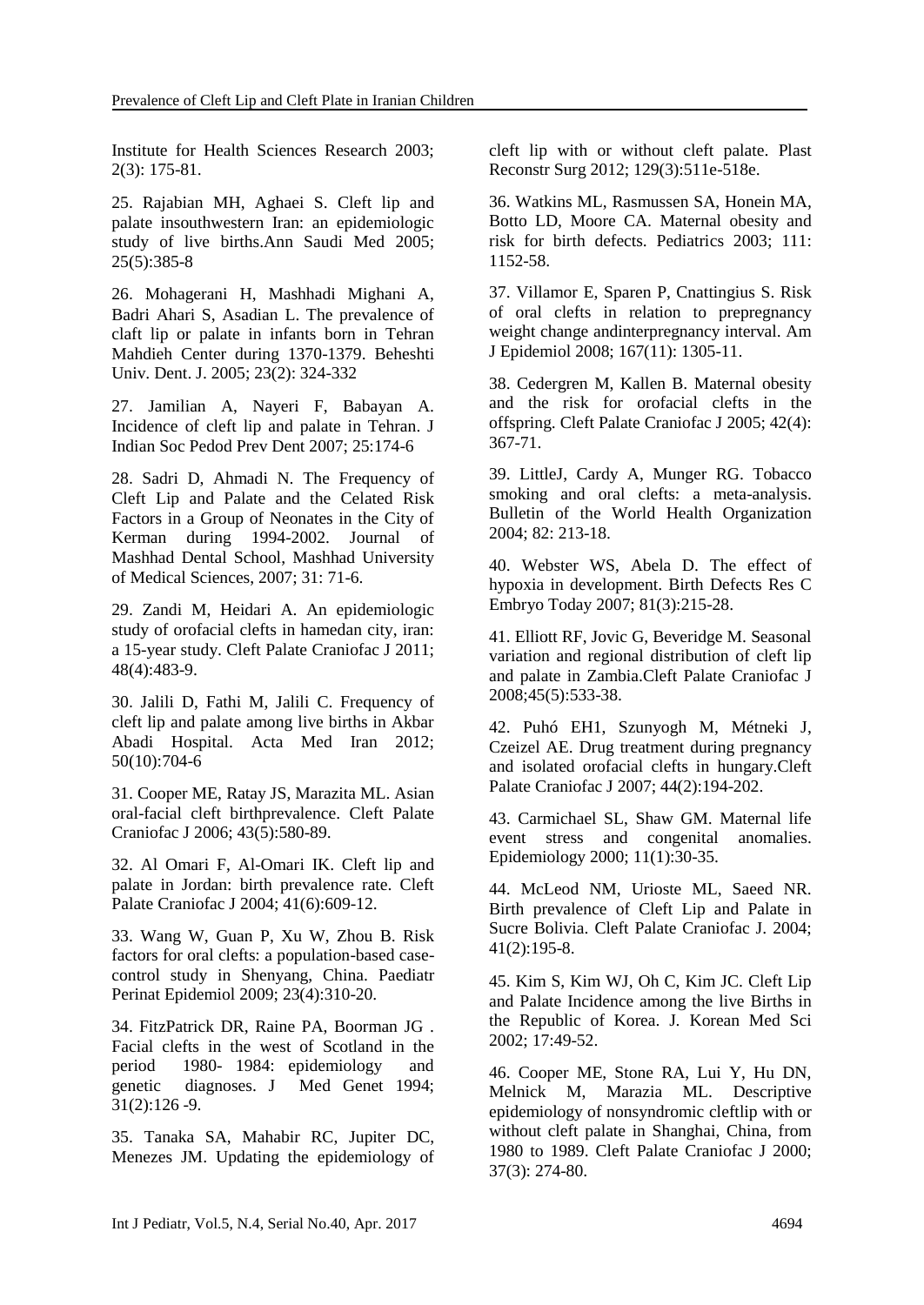47. Elliott RF, Jovic G, Beveridge M. Seasonal variation and regional distribution of cleft lip and palate in Zambia.Cleft Palate Craniofac J 2008;45(5):533-38.

48. Gonza'lez BS, Lo'pez ML, Rico MA, Garduno F. Oral clefts: a retrospective study ofprevalence and predisposalfactors in the State of Mexico. Journal of Oral Science 2008; 50(2): 123-9.

49. Grewal J, Carmichae SL, Ma C, Lammer EJ, Shaw GM. Maternal periconceptional smoking and alcohol consumption and risk for select congenital anomalies. Birth Defects Res A Clin Mol Teratol 2008; 82(7):519-26.

50. Baumann P, Schild C, Hume RF, Sokol RJ. Alcohol abuse--a persistent preventable risk for congenital anomalies. Int J Gynaecol Obstet.2006;95(1):66-72.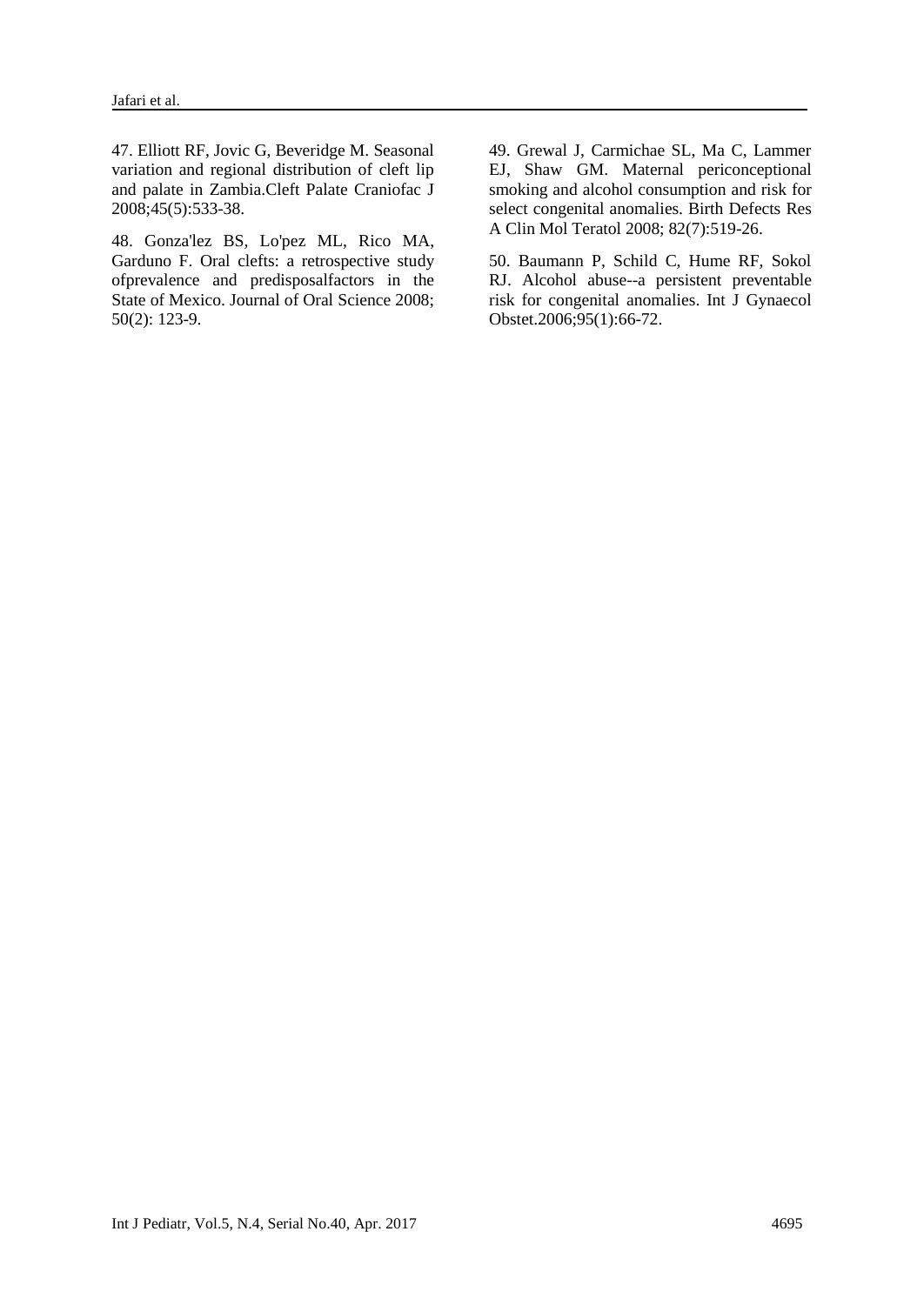| Table-1: Characteristics of studies conducted in Iran on the prevalence of cleft lip and cleft palate among Iranian children (2000-2016) |  |  |  |
|------------------------------------------------------------------------------------------------------------------------------------------|--|--|--|
|------------------------------------------------------------------------------------------------------------------------------------------|--|--|--|

| References & Authors         | Year of<br>Publication | Study<br>population | Study period | Study type                | Number of<br>live birth | Number of<br>cases | Incidence in 1,000<br>live births |
|------------------------------|------------------------|---------------------|--------------|---------------------------|-------------------------|--------------------|-----------------------------------|
| Rajabiyan and sherkat (21)   | 2000                   | Shiraz              | 1991-1976    | Cross sectional           | 19369                   | 20                 | 1.03                              |
| Tafazzoli et al.(22)         | 2001                   | Qazvin              | 1997         | Retrospective             | 6531                    | $7\phantom{.0}$    | 1.07                              |
| Golalipour et al. (23)       | 2003                   | Gorgan              | 1997-2000    | The prospective           | 19545                   | 20                 | 1.02                              |
| Ghasempour and keshvari (24) | 2003                   | Babol               | 1996-2000    | Retrospective             | 14036                   | 11                 | 0.78                              |
| Rajabiyan and aghaei (25)    | 2005                   | Shiraz              | 1993-2003    |                           | 147608                  | 119                | 0.80                              |
| Mohajerani et al. (26)       | 2005                   | Tehran              | 1991-2001    | Analytical-descriptive    | 87838                   | 131                | 1.49                              |
| Golalipour et al. (11)       | 2005                   | Gorgan              | 1997-2003    | Cross sectional           | 37951                   | 37                 | 0.97                              |
| Jamilian et al. (27)         | 2007                   | Tehran              | 1998-2005    | Retrospective             | 11651                   | 25                 | 2.14                              |
| Sadri and Ahmadi (28)        | 2007                   | Tehran              | 1994-2002    | Case-control description  | 147500                  | 193                | 1.3                               |
| Yaseei et al. (13)           | 2010                   | Yazd                | 2003-2006    | Cross sectional           | 65236                   | 56                 | 0.86                              |
| Khazaei et al. (4)           | 2010                   | Kermanshah          | 2001-2008    | Descriptive-retrospective | 59500                   | 98                 | 1.65                              |
| Zandi and heydari (29)       | 2011                   | Hamedan             | 1993-2008    | Cross sectional           | 143589                  | 146                | 1.016                             |
| Jalili et al. (30)           | 2012                   | Tehran              | 2004-2008    | Description               | 57526                   | 103                | 1.79                              |
| Kiyanifar et al. (8)         | 2015                   | Mashhad             | 1982-2011    | Cross sectional           | 28519                   | 54                 | 1.9                               |